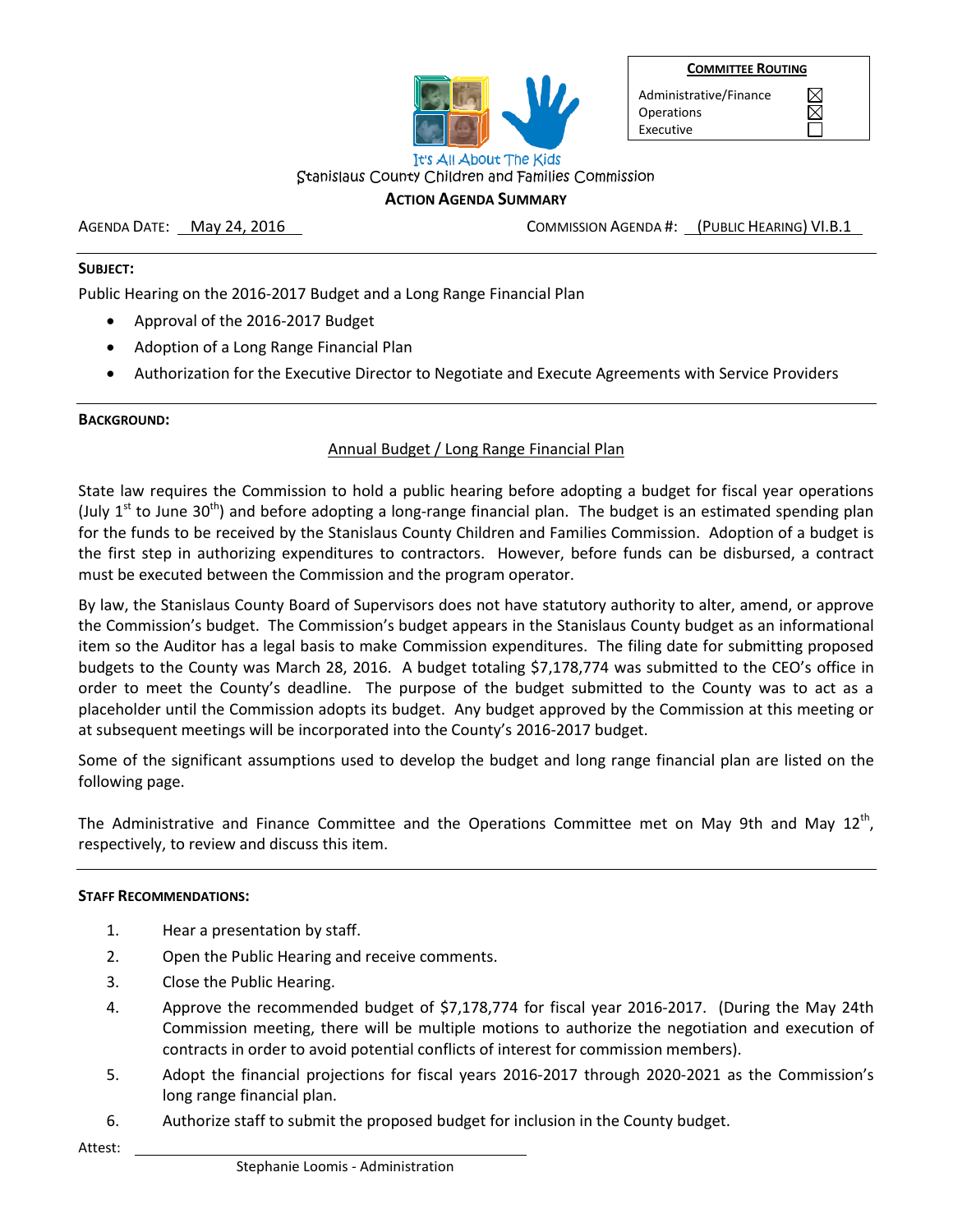- 7. Authorize the Executive Director to sign an \$11,800 agreement with Brown and Armstrong for audit 2015-2016 services.
- 8. Direct staff to work with the Administrative and Finance committee to implement the budget.

### **FISCAL IMPACT:**

Approval of the recommended budget will establish a plan to spend \$7,178,774 to support Stanislaus County children 0-5 in fiscal year 2016-2017. Agreements and/or addendums between the Commission and program operators will be executed before funds are disbursed to program operators.

### **COMMISSION ACTION:**

|    | On motion of Commissioner (3) Seconded by Commissioner<br>and approved by the following vote: |  |  |  |  |  |
|----|-----------------------------------------------------------------------------------------------|--|--|--|--|--|
|    |                                                                                               |  |  |  |  |  |
|    |                                                                                               |  |  |  |  |  |
|    | Excused or Absent Commissioner(s):                                                            |  |  |  |  |  |
|    |                                                                                               |  |  |  |  |  |
| 1) | Approved as recommended.                                                                      |  |  |  |  |  |
| 2) | Denied.                                                                                       |  |  |  |  |  |
| 3) | Approved as amended.                                                                          |  |  |  |  |  |
|    |                                                                                               |  |  |  |  |  |

Motion: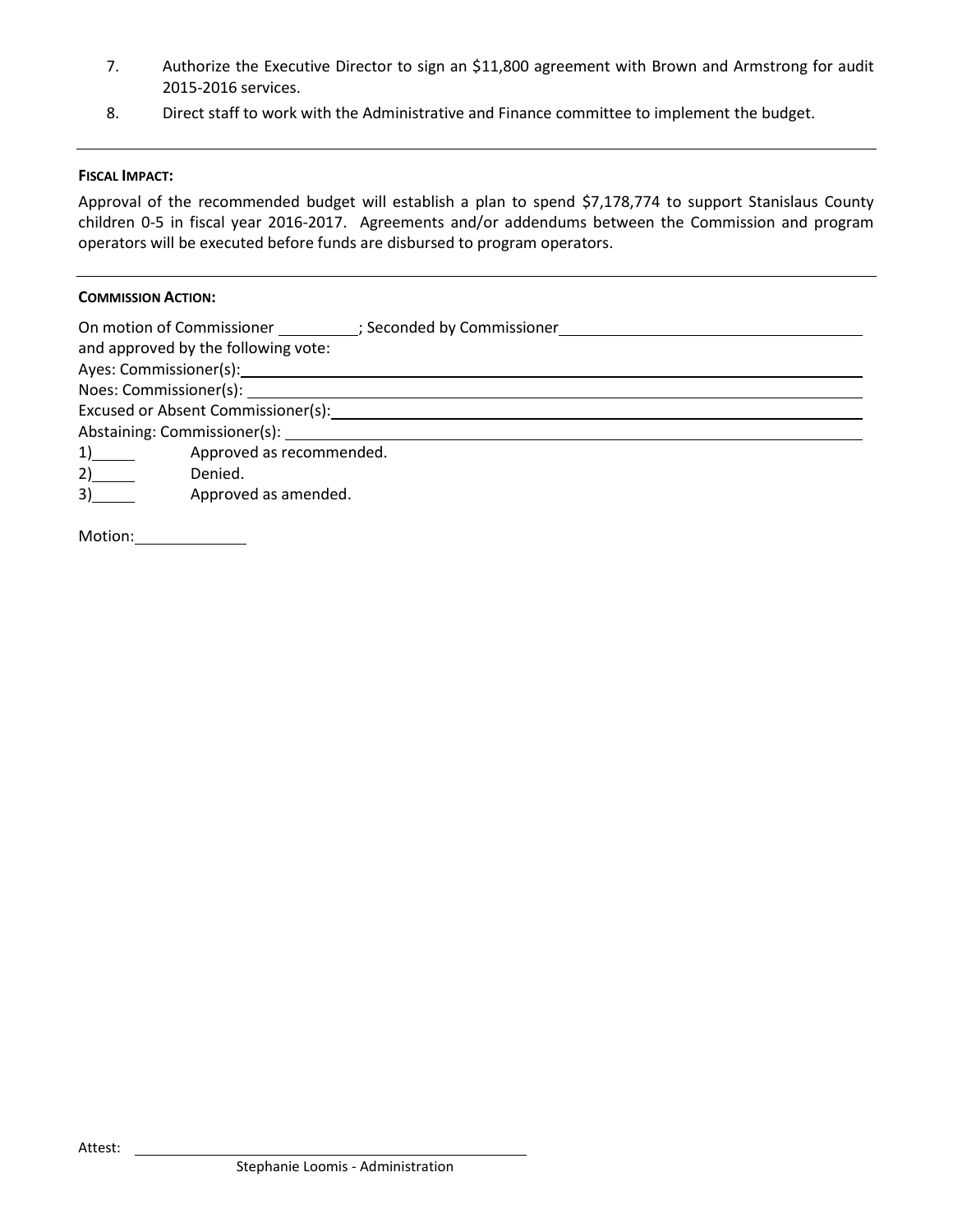# **Fiscal Year 16/17 Budget Assumptions**

# **May 24, 2016**

### **15-16 Estimate**

- Assumes agencies will spend 95% of their contract allocation.
- Revenue: tobacco tax estimates derived from Board of Equalization (BOE) calculations, interest estimates derived from actual receipts.

### **16-17 Budget**

- Utilizes Board of Equalization revenue projections for tobacco taxes.
- Salaries and Benefits 4.3 FTE's allocated and funded.
	- o 1 Executive Director
	- o 1 Confidential Assistant (.8 FTE)
	- o 1 Accountant II
	- o 1 Staff Services Coordinator-Vacant
	- o 1 Account Clerk III-Vacant (.5 FTE)
- Salaries and benefits are budgeted:
	- o Administration 63%
	- o Evaluation 13%
	- $\circ$  Program 24%
- Contractor allocations remain unchanged except for:
	- o 211 increased \$1,159 from \$80,000 for a one-time cost to rebuild their website.
	- o Healthy Cubs program reduced from \$126,278 to \$50,000 at the request of the program.
- Evaluation includes \$7,000 for Family Development Matrix technical assistance (no change).
- Administration includes Brown & Armstrong audit fees of \$11,800 (\$600 increase).
- In addition to the \$10,702 paid in dues, \$1,610 has been included as onetime support for the First 5 Association's policy agenda. (Requests for future policy agenda support will be considered if requests are made.)
- Extension of FRC contracts into a  $4<sup>th</sup>$  year (under the current RFP) with no change in costs.
- A \$498,000 contingency has been established. No funds will be spent from Contingency without the approval of the Commission.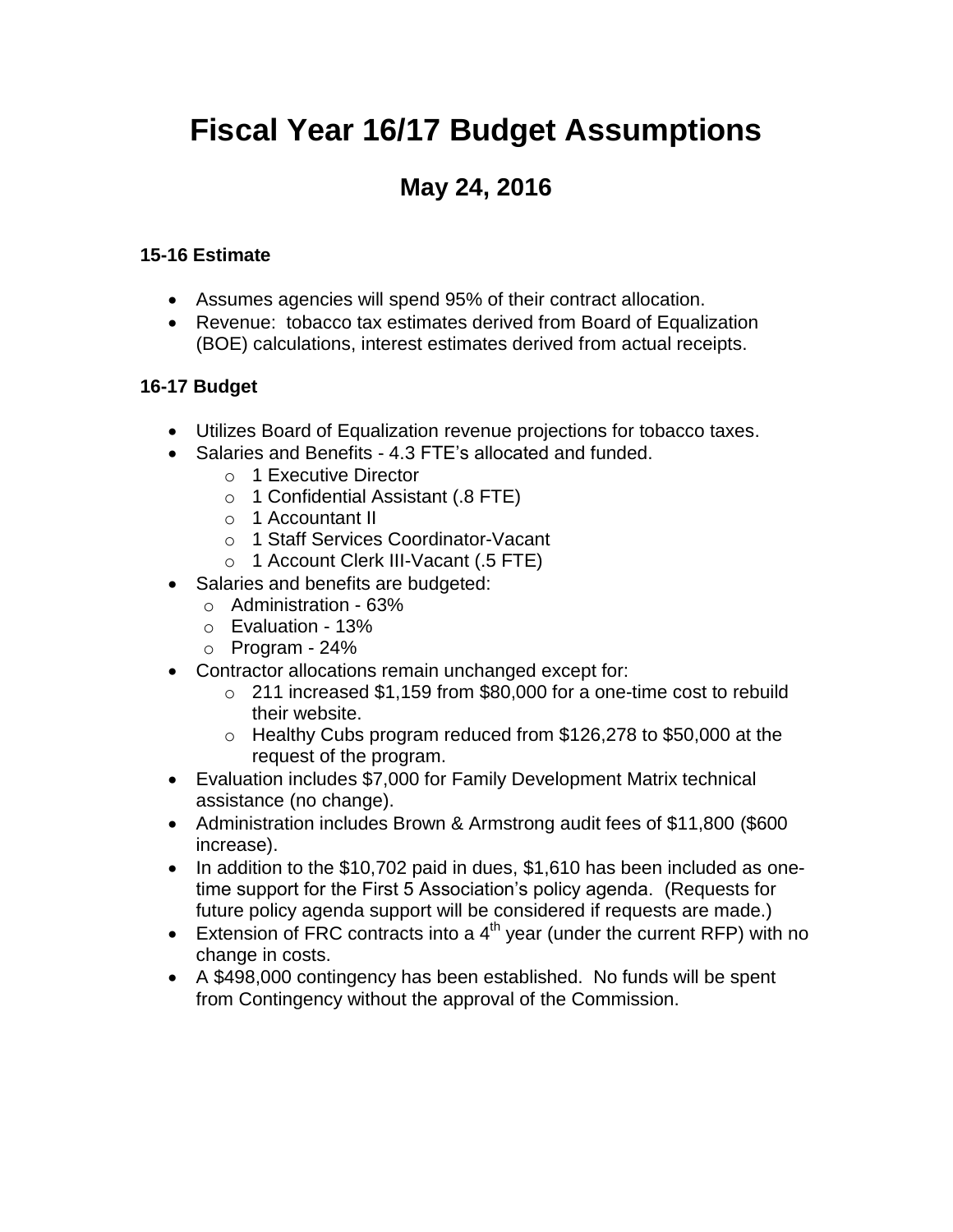### **Long Range Financial Plan**

- Utilizes Board of Equalization revenue projections through FY 18/19.
- In FY's 19-20 and 20-21, tobacco tax revenues are estimated to decline by 3.28% based on a combination of historical receipts and BOE projections.
- Agencies are estimated to spend 95% of their contract allocation.
- Contract allocations are reduced in FY 19-20 and FY 20-21 to maintain a fund balance of 50% of anticipated revenue (Commission policy).
- Salaries and Benefits- Vacant positions (Staff Services Coordinator and Account Clerk III) are assumed to remain vacant.
- Salaries and Benefits, Services and Supplies, and CAP charges are increased by 2% each year.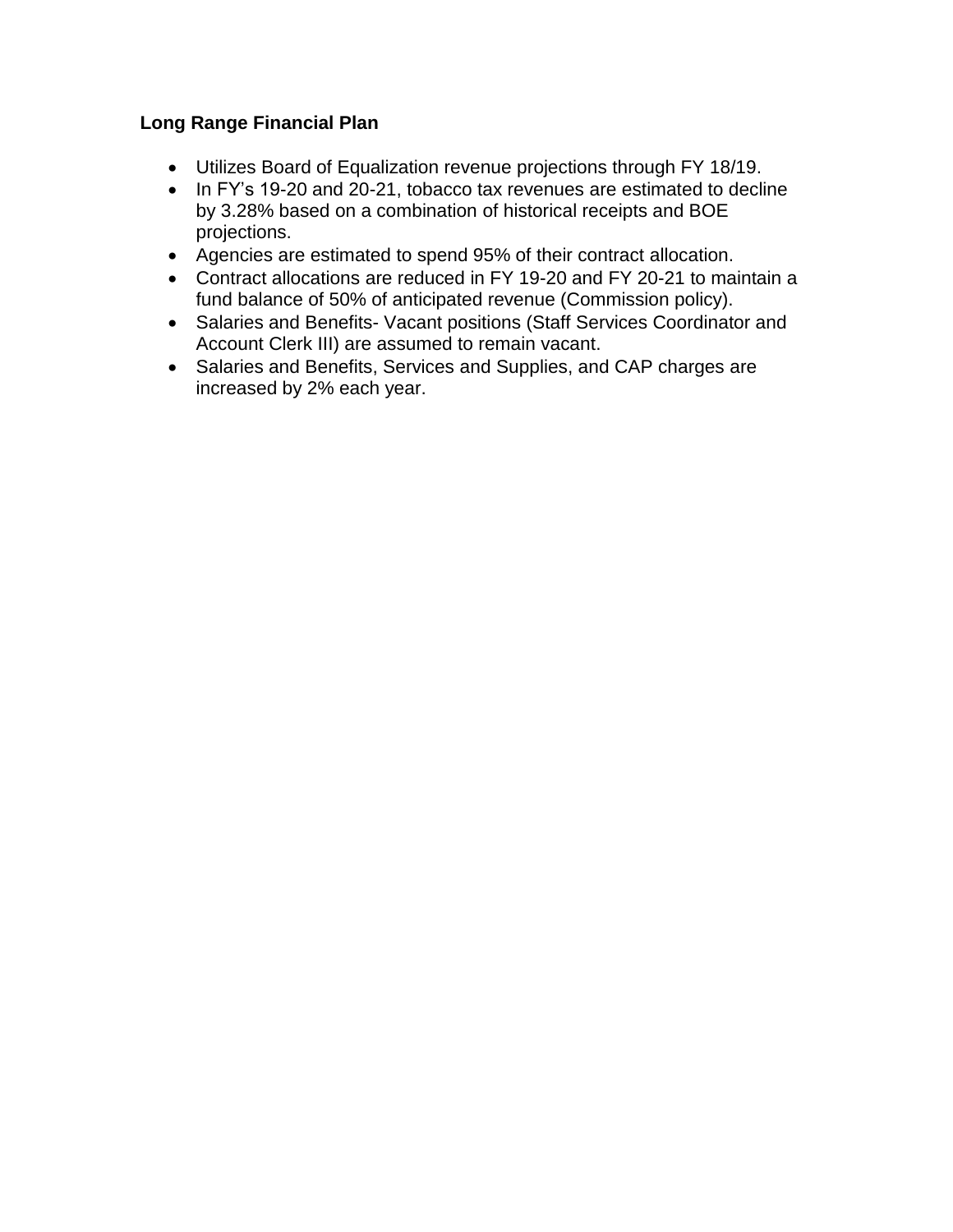|     | <b>STANISLAUS COUNTY CHILDREN &amp; FAMILIES COMMISSION</b>   |                    |                      |                |                 |                           |                       |                           |                   |                           |                   |                           |                   |                           |                   |                           |                   |
|-----|---------------------------------------------------------------|--------------------|----------------------|----------------|-----------------|---------------------------|-----------------------|---------------------------|-------------------|---------------------------|-------------------|---------------------------|-------------------|---------------------------|-------------------|---------------------------|-------------------|
|     | LONG RANGE FINANCIAL PLAN - FY 2016/2017 through FY 2020/2021 |                    |                      |                |                 |                           |                       |                           |                   |                           |                   |                           |                   |                           |                   |                           |                   |
|     |                                                               |                    | FY 15/16             |                | FY 15/16        |                           | FY 16/17              |                           | <b>FY 16/17</b>   |                           | FY 17/18          |                           | FY 18/19          |                           | FY 19/20          |                           | FY 20/21          |
|     |                                                               |                    | <b>Budget</b>        |                | <b>Estimate</b> |                           | <b>Budget</b>         |                           | <b>Projection</b> |                           | <b>Projection</b> |                           | <b>Projection</b> |                           | <b>Projection</b> |                           | <b>Projection</b> |
|     | Beginning Fund Balance                                        |                    | \$10,602,612         |                | \$10,681,772    |                           | \$9,292,904           | $\mathfrak{P}$            | 9,292,904         | $\sqrt[6]{3}$             | 7,765,485         | \$                        | 6,029,686         | \$                        | 4,121,879         | \$                        | 2,146,972         |
|     |                                                               |                    |                      |                |                 |                           | <b>REVENUE</b>        |                           |                   |                           |                   |                           |                   |                           |                   |                           |                   |
|     | Interest                                                      | \$                 | 84,821               | <b>S</b>       | 100,000         | $\mathcal{F}$             | 74,343                | - \$                      | 74,343            | -\$                       | 62,124            | \$                        | 48,237            | \$                        | 32,975            | \$                        | 17,176            |
|     | Tobacco Tax (Prop 10)                                         | \$                 | 5,094,712            | \$             | 4,861,110       | $\boldsymbol{\mathsf{S}}$ | 4,705,849             | $\boldsymbol{\mathsf{S}}$ | 4,705,849         | $\boldsymbol{\mathsf{S}}$ | 4,554,833         | \$                        | 4,407,951         | $\boldsymbol{\mathsf{S}}$ | 4,263,215         | $\boldsymbol{\mathsf{S}}$ | 4,123,232         |
|     | SMIF/Misc.                                                    | \$                 |                      | $\mathfrak{S}$ |                 | $\sqrt{3}$                |                       | \$                        |                   |                           |                   |                           |                   |                           |                   |                           |                   |
|     | 5 TOTAL REVENUE                                               |                    | 5,179,533            | $\mathbf{s}$   | 4,961,110       | $\sqrt{2}$                | 4,780,192             | $\sqrt{2}$                | 4,780,192         | $\mathbf{s}$              | 4,616,957         | $\mathbf{s}$              | 4,456,188         | \$                        | 4,296,190         | \$                        | 4,140,408         |
|     |                                                               |                    |                      |                |                 |                           | <b>EXPENDITURES</b>   |                           |                   |                           |                   |                           |                   |                           |                   |                           |                   |
|     |                                                               |                    |                      |                |                 |                           | Program               |                           |                   |                           |                   |                           |                   |                           |                   |                           |                   |
| 6   | Contracts/Programs                                            | \$                 | 6,111,202            | \$             | 5,805,642       | $\mathfrak{S}$            | 6,036,083             | \$                        | 5,734,279         | - \$                      | 5,740,778         | \$                        | 5,740,778         | S,                        | 5,636,416         | S                         | 3,571,933         |
|     | <b>Contract Adjustments (TBD)</b>                             | \$                 | $518,722$ \$         |                |                 | $\mathbb{S}$              | 498,841               | -\$                       | 50,000            | $\sqrt[6]{3}$             | 50,000            | $\sqrt[6]{3}$             | $50,000$ \$       |                           | 50,000            | $\sqrt{3}$                | 50,000            |
|     | <b>Salaries &amp; Benefits</b>                                | \$                 | $155,639$ \$         |                | 135,413         | $\mathfrak{F}$            | 193,023               | - \$                      | 105,744           | $\sqrt[6]{3}$             | 107,859           | \$                        | $110,017$ \$      |                           | 112,217           | \$                        | 114,461           |
|     | Services & Supplies                                           | \$                 | 31,461               | \$             | 18,806          | $\sqrt[6]{2}$             | 24,669                | $\sqrt{3}$                | 23,436            | \$                        | 23,904            | $\boldsymbol{\mathsf{S}}$ | $24,382$ \$       |                           | 24,870            | \$                        | 25,367            |
| 10  | <b>County Cap Charges</b>                                     | \$                 | $7,934$ \$           |                | $6,671$ \$      |                           | 6,079                 | $\vert$ \$                | $6,079$ \$        |                           | 6,200             | \$                        | $6,324$ \$        |                           | $6,451$ \$        |                           | 6,580             |
|     | 1 Total Expenditures - Program                                |                    | 6,824,958            |                | 5,966,532       |                           | 6,758,695             |                           | 5,919,538         |                           | 5,928,742         |                           | 5,931,501         |                           | 5,829,953         |                           | 3,768,341         |
|     |                                                               |                    |                      |                |                 |                           | <b>Evaluation</b>     |                           |                   |                           |                   |                           |                   |                           |                   |                           |                   |
|     | <b>Salaries &amp; Benefits</b>                                | \$                 |                      |                | 16,927          | $\sqrt{2}$                | 56,371                | $\boldsymbol{\mathsf{S}}$ | 56,371            | $\sqrt[6]{3}$             | 57,499            | $\boldsymbol{\mathsf{S}}$ | 58,649            | \$                        | 59,822            | \$                        | 61,018            |
| 3   | Services & Supplies                                           | \$                 | 9,668                | \$             | 14,402          | $\sqrt[6]{\frac{1}{2}}$   | 19,229                | \$                        | 18,268            | $\sqrt[6]{3}$             | 18,633            | \$                        | 19,006            | $\boldsymbol{\mathsf{S}}$ | 19,386            | \$                        | 19,773            |
| 14  | <b>County Cap Charges</b>                                     | \$                 | 744                  | \$             | $3,613$ \$      |                           | 3,293                 | $\sqrt{3}$                | 3,293             | \$                        | 3,358             | \$                        | 3,426             | \$                        | $3,494$ \$        |                           | 3,564             |
|     | 15 Total Expenditures - Evaluation                            | $\hat{\mathbf{s}}$ | 72,848               |                | 34,942          |                           | 78,893                | $\mathbf{s}$              | 77,931            |                           | 79,490            |                           | 81,080            | $\mathbf{s}$              | 82,701            | -\$                       | 84,356            |
|     |                                                               |                    |                      |                |                 |                           | <b>Administration</b> |                           |                   |                           |                   |                           |                   |                           |                   |                           |                   |
| 16  | Salaries & Benefits                                           | \$                 | 304,251              | \$             | 270,827         | $\mathfrak{L}$            | 256,874               | $\sqrt{3}$                | 229,248           | -\$                       | 262,011           | \$                        | $267,251$ \$      |                           | 272,596           | \$                        | 278,048           |
|     | Services & Supplies                                           | \$                 | 69,012 $\frac{1}{3}$ |                | 60,167          | $\boldsymbol{\mathsf{S}}$ | 68,356                | $\sqrt{3}$                | $64,938$ \$       |                           | 66,237            | $\boldsymbol{\mathsf{S}}$ | 67,562 \$         |                           | $68,913$ \$       |                           | 70,291            |
| 18I | <b>County Cap Charges</b>                                     | \$                 | $16,116$ \$          |                | $17,510$ \$     |                           | 15,957                | -\$                       | 15,957            | \$                        | 16,276            | \$                        | $16,601$ \$       |                           | $16,933$ \$       |                           | 17,272            |
|     | 19 Total Expenditures - Administration                        |                    | 389,379              |                | 348,505         |                           | 341,186               |                           | 310,143           |                           | 344,524           |                           | 351,414           | -\$                       | 358,443           |                           | 365,612           |
|     | 20 Total Expenditures                                         | \$                 | 7,287,185            | S.             | 6,349,978       | $\mathbf{s}$              | 7,178,774             | \$                        | 6,307,612         | -\$                       | 6,352,756         | Ŝ.                        | 6,363,995         | \$                        | 6,271,097         | \$                        | 4,218,308         |
|     | 21 NET INCREASE (DECREASE) TO FUND BALANCE                    | \$                 | (2,107,652)          | - \$           | (1, 388, 868)   | \$                        | $(2,398,582)$ \$      |                           | $(1,527,420)$ \$  |                           | (1,735,799)       | Ŝ.                        | (1,907,807)       | \$                        | $(1,974,907)$ \$  |                           | (77,900)          |
|     | 22 ENDING FUND BALANCE                                        |                    | 8,494,960            |                | 9,292,904       |                           | 6,894,322             | S.                        | 7,765,485         |                           | 6,029,686         |                           | 4,121,879         |                           | 2,146,972         |                           | 2,069,072         |

Proposed budget as of 3/28/16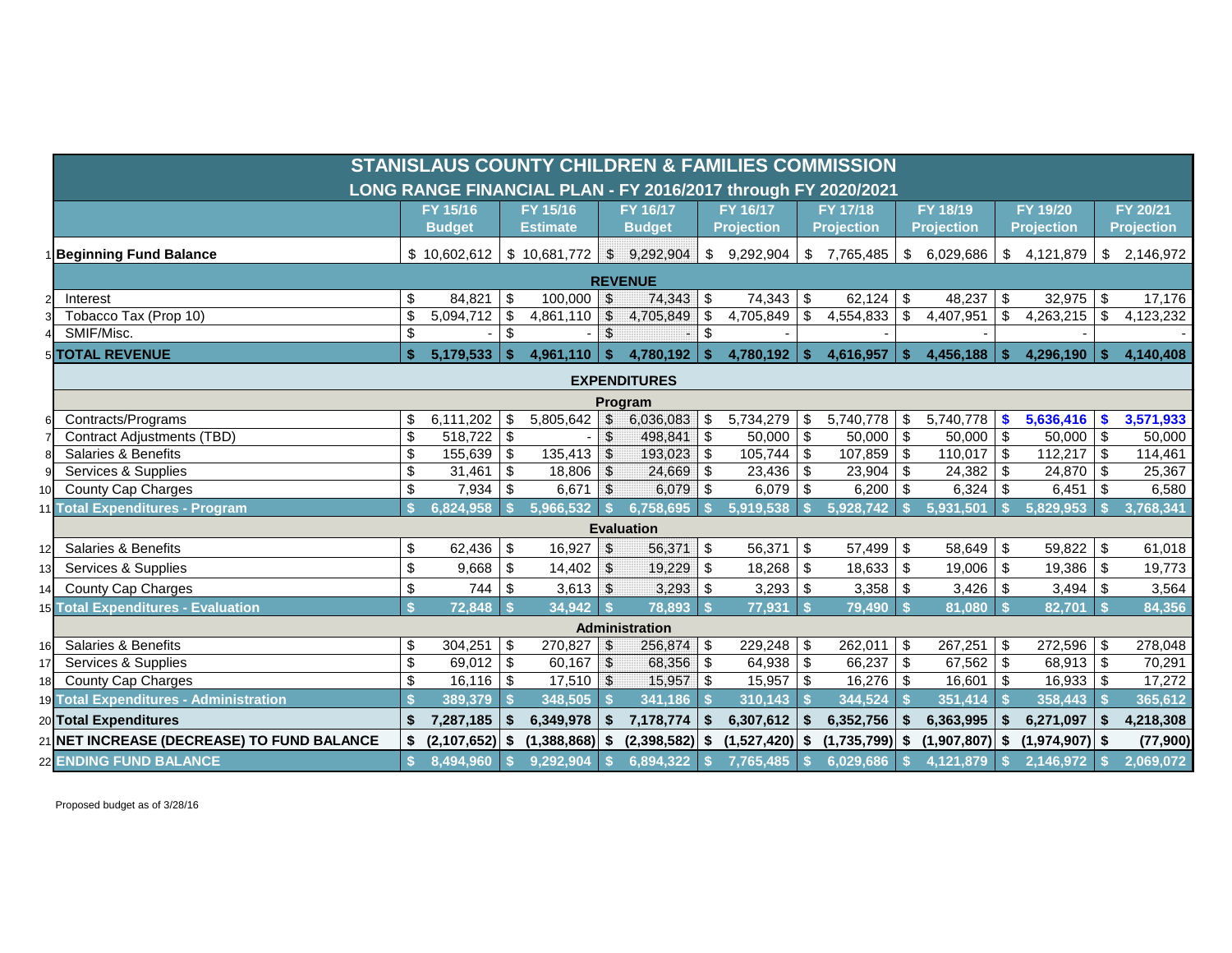## **2015/2016 CONTRACT/PROGRAM SCHEDULE STANISLAUS COUNTY CHILDREN & FAMILIES COMMISSION**

|                | Note: Light green shading indicates request to authorize contract execution up to specificed amount. |                |           |          |                                                                 |          |          |
|----------------|------------------------------------------------------------------------------------------------------|----------------|-----------|----------|-----------------------------------------------------------------|----------|----------|
|                |                                                                                                      |                | FY 16/17  | FY 17/18 | FY 18/19                                                        | FY 19/20 | FY 20/21 |
|                | RESULT AREA 1: Improved Family Functioning (Family Support, Education, and Services)                 |                |           |          |                                                                 |          |          |
|                | <b>Community Resource and Referral</b>                                                               |                |           |          |                                                                 |          |          |
| 11             | 211 Project (United Way)                                                                             | $\frac{1}{2}$  | 81,159    |          |                                                                 |          |          |
|                | Family Resource Centers:                                                                             |                |           |          |                                                                 |          |          |
| $\mathbf{2}$   | Ceres Partnership for Healthy Children (CHS)                                                         | \$             | 184,648   |          |                                                                 |          |          |
| 3 <sup>1</sup> | Hughson Family Resource Center (SV)                                                                  | \$             | 118,279   |          |                                                                 |          |          |
| $\overline{4}$ | N. Modesto/Salida Family Rescource Center (SV)                                                       | \$             | 323,694   |          |                                                                 |          |          |
| 5 <sub>l</sub> | Oakdale/Riverbank Family Resource Center (CHS)                                                       | \$             | 157,484   |          |                                                                 |          |          |
| 6              | <b>Parent Resource Center</b>                                                                        | \$             | 397,310   |          |                                                                 |          |          |
| $\overline{7}$ | Turlock Family Resource Center (Aspiranet)                                                           | \$             | 204,404   |          |                                                                 |          |          |
| 8 <sup>1</sup> | Westside Family Resource Center (CHS)                                                                | \$             | 173,538   |          |                                                                 |          |          |
| 9              | The Bridge (SV)                                                                                      | \$             | 185,000   |          |                                                                 |          |          |
|                | 10 Healthy Start Sites (SCOE)                                                                        | $\mathfrak{S}$ | 416,020   |          |                                                                 |          |          |
|                | <b>Targeted Intensive Parent Support Services</b>                                                    |                |           |          |                                                                 |          |          |
| 11             | Children's Crisis Center                                                                             | \$             | 460,000   |          |                                                                 |          |          |
| 12             | <b>Court Appointed Special Advocates</b>                                                             | \$             | 60,000    |          |                                                                 |          |          |
|                | 13 Family Justice Center                                                                             | $\mathfrak{S}$ | 100,000   |          |                                                                 |          |          |
|                | 14 La Familia Counseling Program (El Concilio)                                                       | \$             | 98,000    |          |                                                                 |          |          |
| 15             | Zero to Five Early Intervention Partnership (BHRS)                                                   | \$             | 1,523,009 |          |                                                                 |          |          |
|                | <b>TOTAL AREA 1:</b>                                                                                 | \$             | 4,482,545 |          |                                                                 |          |          |
|                | RESULT AREA 2: Improved Child Development (Child Development Services)                               |                |           |          |                                                                 |          |          |
|                | <b>Kinder Transition Services</b>                                                                    |                |           |          |                                                                 |          |          |
|                | 16 Keyes (1)                                                                                         | \$             | 10,000    |          |                                                                 |          |          |
|                | 17 Grayson (1)                                                                                       | \$             | 10,000    |          |                                                                 |          |          |
|                | 18 Riverbank (2)                                                                                     | \$             | 20,000    |          |                                                                 |          |          |
|                | <b>Quality ECE Investments</b>                                                                       |                |           |          |                                                                 |          |          |
|                | 19 Early Care and Education Conference                                                               | \$             | 12,000    |          |                                                                 |          |          |
|                | <b>TOTAL AREA 2:</b>                                                                                 | \$             | 52,000    |          |                                                                 |          |          |
|                | <b>RESULT AREA 3: Improved Health (Health Education and Services)</b>                                |                |           |          |                                                                 |          |          |
|                | <b>Health Access</b>                                                                                 |                |           |          |                                                                 |          |          |
|                | 20 Healthy Cubs (Health Services Agency)                                                             | $\mathbb{S}$   | 50,000    |          |                                                                 |          |          |
|                | <b>Maternal &amp; Child Health Care</b>                                                              |                |           |          |                                                                 |          |          |
|                | 21 Perinatal Home Visitations (Health Services Agency)                                               | \$             | 1,339,160 |          |                                                                 |          |          |
|                | <b>Oral Health</b>                                                                                   |                |           |          |                                                                 |          |          |
| 22             | Dental Education (Health Services Agency)                                                            | \$             | 30,000    |          |                                                                 |          |          |
|                | <b>TOTAL AREA 3:</b>                                                                                 | \$             | 1,419,160 |          |                                                                 |          |          |
|                | <b>RESULT AREA 4: Improved Systems of Care</b>                                                       |                |           |          |                                                                 |          |          |
|                | Service Outreach, Planning, Support, and Management                                                  |                |           |          |                                                                 |          |          |
| 23             | <b>Healthy Start Support (SCOE)</b>                                                                  | \$             | 82,378    |          |                                                                 |          |          |
|                | <b>TOTAL AREA 4:</b>                                                                                 | \$             | 82,378    |          |                                                                 |          |          |
|                | <b>Total Contracts</b>                                                                               | \$             |           |          | $6,036,083$ \$ 6,042,924 \$ 6,042,924 \$ 5,933,069 \$ 3,759,929 |          |          |
|                |                                                                                                      |                |           |          |                                                                 |          |          |

BHRS=Behavioral Health and Recovery Services

CHS=Center for Human Services

CAPC=Child Abuse Prevention Council

SV=Sierra Vista

SCOE-Stanislaus County Office of Education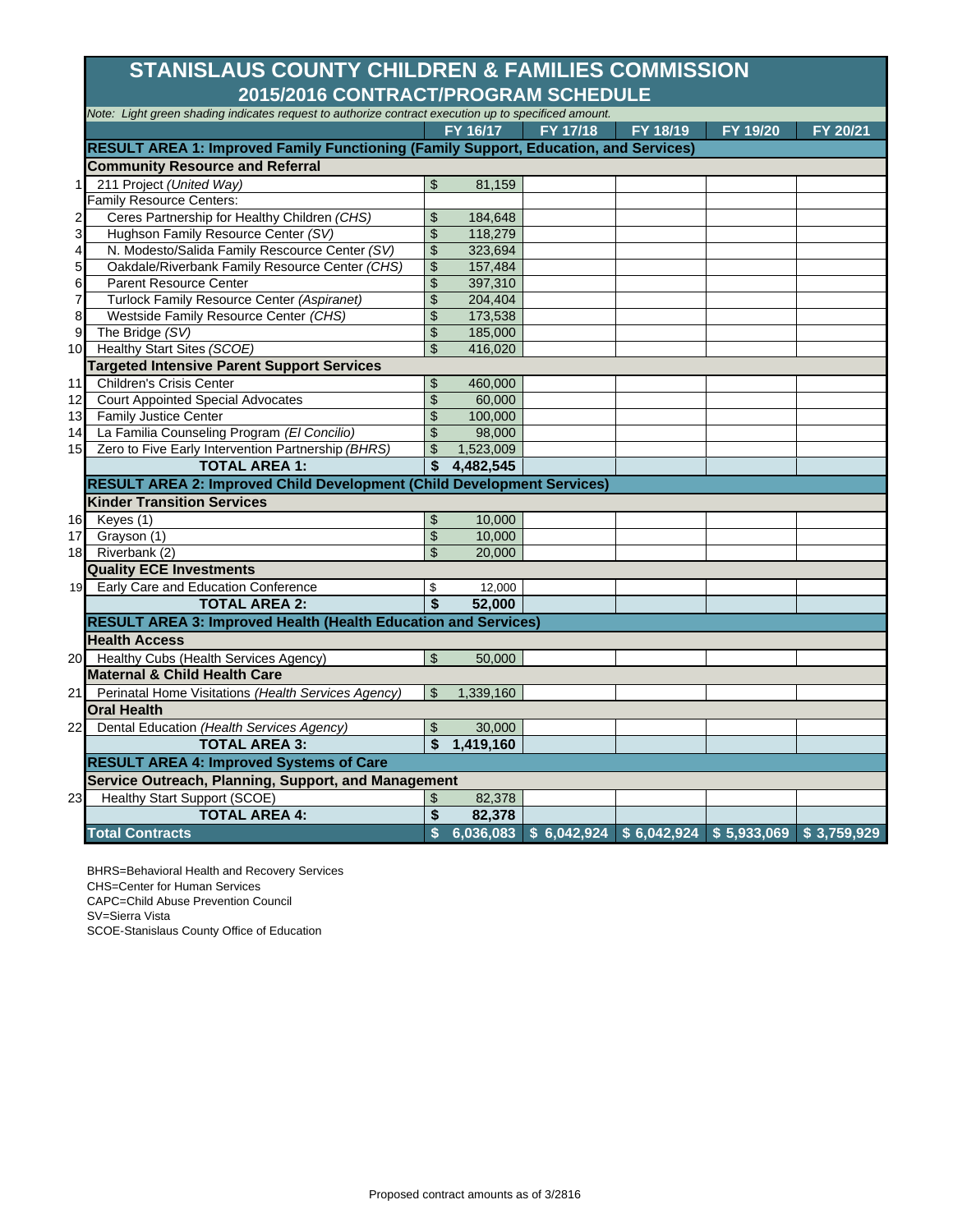## **MOTIONS TO ADOPT 2016-2017 CONTRACT ALLOCATIONS May 24, 2016**

### **1. ALL COMMISSIONERS CAN VOTE ON THE FOLLOWING MOTION:**

I move that the Commission:

- a. Approve the recommendations on pages 9 and 10 of the agenda packet
- b. Approve a one year extension of the \$2,059,357 FRC/DR initiative with CSA with the Commission's share of the program not to exceed \$1,559,357 in 2016-2017
- c. Approve the following contract allocation recommendations on page 14 of the agenda packet and authorize the ED to negotiate and execute the contracts:

| Program / Agency                              | Line    | <b>Amount</b> |
|-----------------------------------------------|---------|---------------|
| 211 Project (United Way of Stanislaus County) | Line 1  | \$81,159      |
| The BRIDGE (Sierra Vista)                     | Line 9  | \$185,000     |
| <b>Family Justice Center</b>                  | Line 13 | \$100,000     |
| La Familia Counseling Program (El Concilio)   | Line 14 | \$98,000      |
| Kindergarten Readiness Program                |         |               |
| <b>Keyes (Keyes Unified)</b>                  | Line 16 | \$10,000      |
| <b>Grayson (Patterson Unified)</b>            | Line 17 | \$10,000      |
| <b>Riverbank (Riverbank Unified)</b>          | Line 18 | \$20,000      |

d. Approve a one year extension of the \$2,059,357 FRC /DR initiative with the Community Services Agency (CSA), with the Commission's share of the program not to exceed \$1,559,357 in 2016-2017. Authorize the ED to sign 3-way contract amendments with CSA and the following agencies in the following contract amounts:

| <b>Program / Agency</b>                                            | <b>Total Contract</b><br><b>Amount</b> | <b>Commission</b><br><b>Share</b> |
|--------------------------------------------------------------------|----------------------------------------|-----------------------------------|
| Ceres Partnership for Healthy Children (Center for Human Services) | \$243,855                              | \$184,648                         |
| Hughson FRC (Sierra Vista)                                         | \$156,205                              | \$118,279                         |
| N. Modesto / Salida FRC (Sierra Vista)                             | \$427,485                              | \$323,694                         |
| Oakdale / Riverbank FRC (Center for Human Services)                | \$207,980                              | \$157,484                         |
| Parent Resource Center for Central Modesto                         | \$524,706                              | \$397,310                         |
| <b>Turlock FRC (AspiraNet)</b>                                     | \$269,945                              | \$204,405                         |
| <b>Westside FRC (Center for Human Services)</b>                    | \$229,181                              | \$173,537                         |
| Total                                                              | \$2,059,357                            | \$1,559,357                       |

#### **2. Commissioner Schlaepfer leaves the room. A motion is made:**

I move that the Commission approve the following contract allocation recommendation on page 14 of the agenda packet and authorize the ED to negotiate and execute the contract: